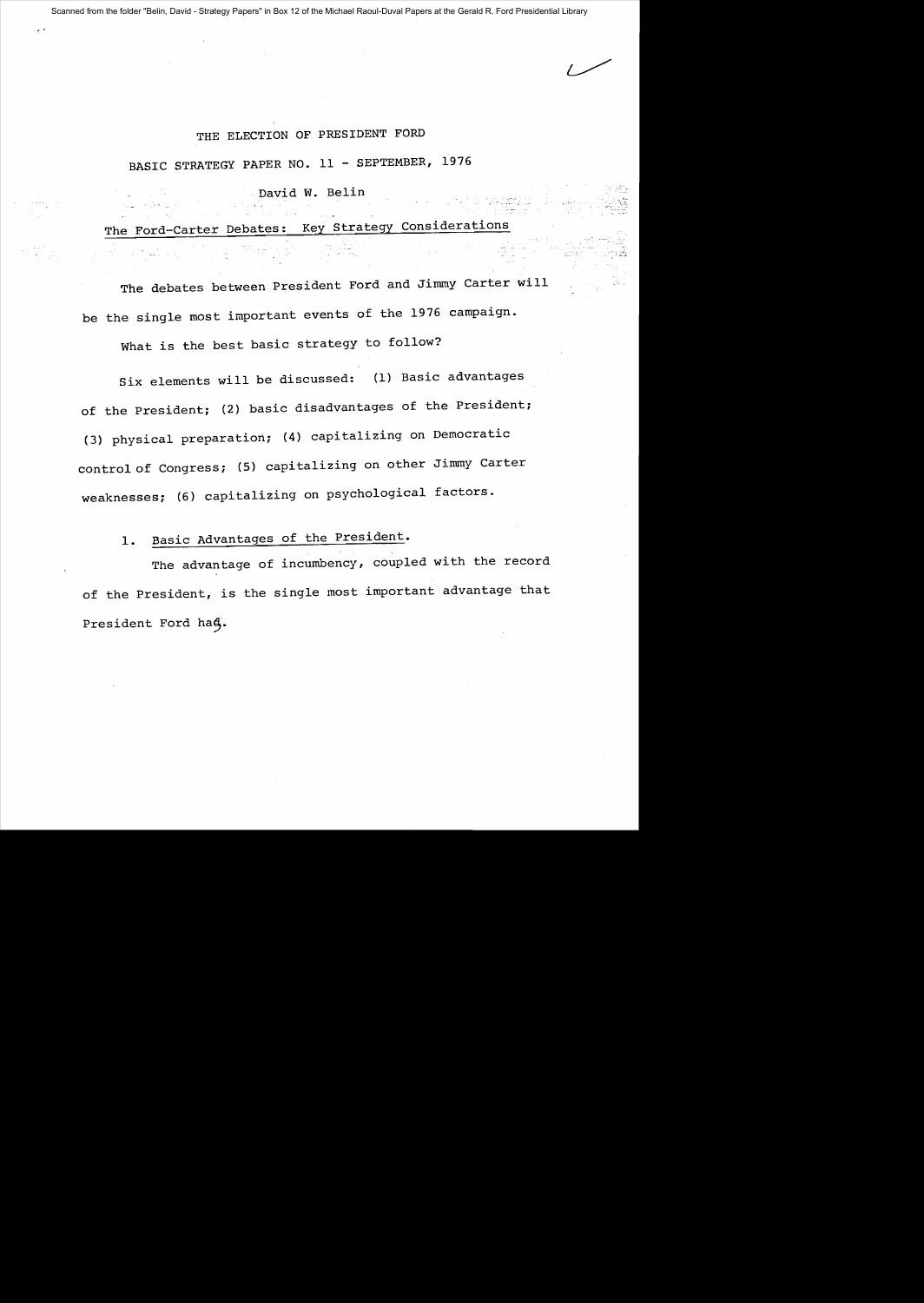

As I wrote in my August strategy paper, "The Five Keys to Victory in November", the President in any debate with Jimmy Carter can refer to the basic elements of his record in restoring trust and confidence in government, maintaining peace, cutting inflation in half, and leading the country into an era of everincreasing prosperity.

What I wrote in my first strategy paper in November, 1975, with reference to the primary campaign is equally applicable to the fall campaign:

"The major strength of Gerald Ford is that he is a fulltime President. The major weakness arises if he spends too much time in campaigning, which in turn undermines that basic strength."

I continued:

"Instead of being seen on television screens waving at crowds, President Ford should be seen with leaders of this country and international leaders in Washington--conducting the business of this country...."

"At all times, the President must remember that he is the President and Ronald Reagan (Jimmy Carter) is not. He must stick more to his case--a candid, thoughtful hardworking, capable President...."

Combined with this advantage of incumbency is an additional basic advantage: The President has a far better grasp of the facts than Jimmy Carter. Yet, although this is a basic advantage, if improperly used, it could turn out to be a terrible disadvantage.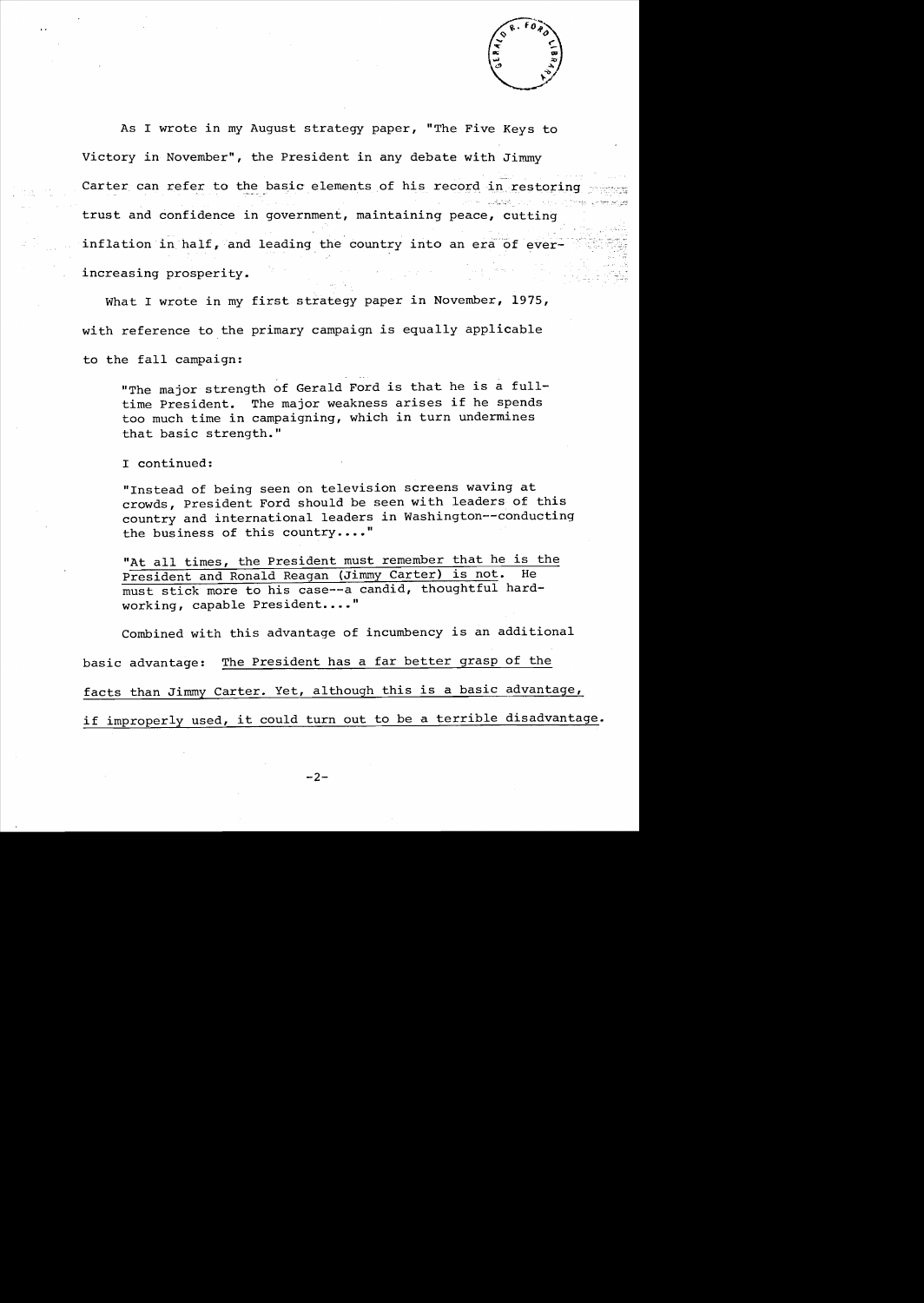-.; ...

The President must be quick to recognize that although he will debate Jimmy Carter, the winner is not the person who can score the most points if the debate were to be judged by normal standards. Rather, this debate is really a jury argumant in front of tens of millions of Americans, and the ultimate victor will be the person who best communicates with this jury. Thus, the President must reinforce his delivery of the concrete facts with the seasoning of an emotional appeal to the hopes and aspirations of the American people.

It would be a terrible mistake to drown Jimmy Carter in a mass of facts without offsetting Carter's emotional appeals with some equally visionary language. I previously discussed in earlier strategy papers the general failure of the Republican Party to address itself to the hopes and aspirations of the American people and also-to understand how to capitalize on the emotional factors involved in the campaign. President Ford must at all times be aware that the weight of the evidence is not necessarily the sole criteria on how these debates will be judged by the American jury.

In the concluding portion of my January paper, "Winning Independent Votes - Major Organizational Considerations", I wrote:

"There is a story to be told to the Republican voters Our country today is in and to the general electorate: and to the general electorate: Our councry coun, is in

 $-3-$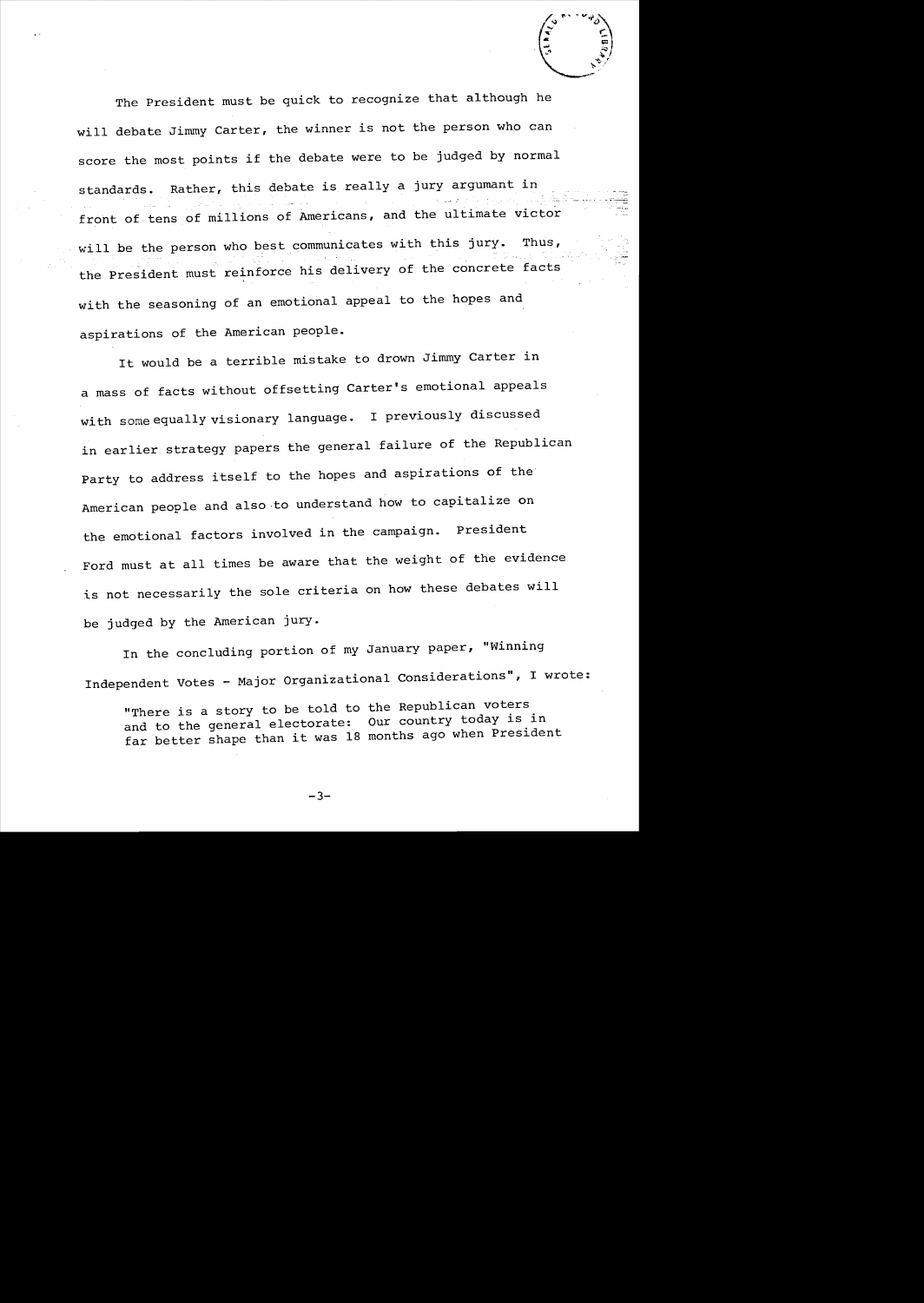Ford took office. Inflation has been brought under control, and no American soldiers are fighting abroad.

"'Peace and prosperity' must form a major part of the appeal toward the Independent voter, just as it must form a major part of President Ford's campaign for the Republican nomination."

The theme of peace and ever-increasing prosperity must underlie the position and arguments of President Ford in the presidential debates. This must be combined with facts, the seasoning of  $\gamma$ visionary outlook to the future as we enter America's third century, and recognition of the basic disadvantage that the President faces, which will be discussed in the next section of this paper.

2. Basic Disadvantages of the President.

The basic disadvantage of the President, as I wrote in my December, 1975, strategy paper, is one of the greatest Republican weaknesses: Perception as the Party without compassion.

What I said last December is even more applicable for the November general election campaign:

"In discussing the failure of the Republican Party to be identified in the minds of the average citizen as a Party that cares for people, the issue is not whether a particular Republican candidate--such as President Ford--actually<br>has compassion for his fellow citizens. Rather, the issue has compassion for his fellow citizens. is how that candidate, and the Republican Party as a whole, is perceived.

"I believe that relatively few Americans perceive the Republican Party as a political organization that has compassion and concern for the lives of the average citizen particularly people of below-average economic status.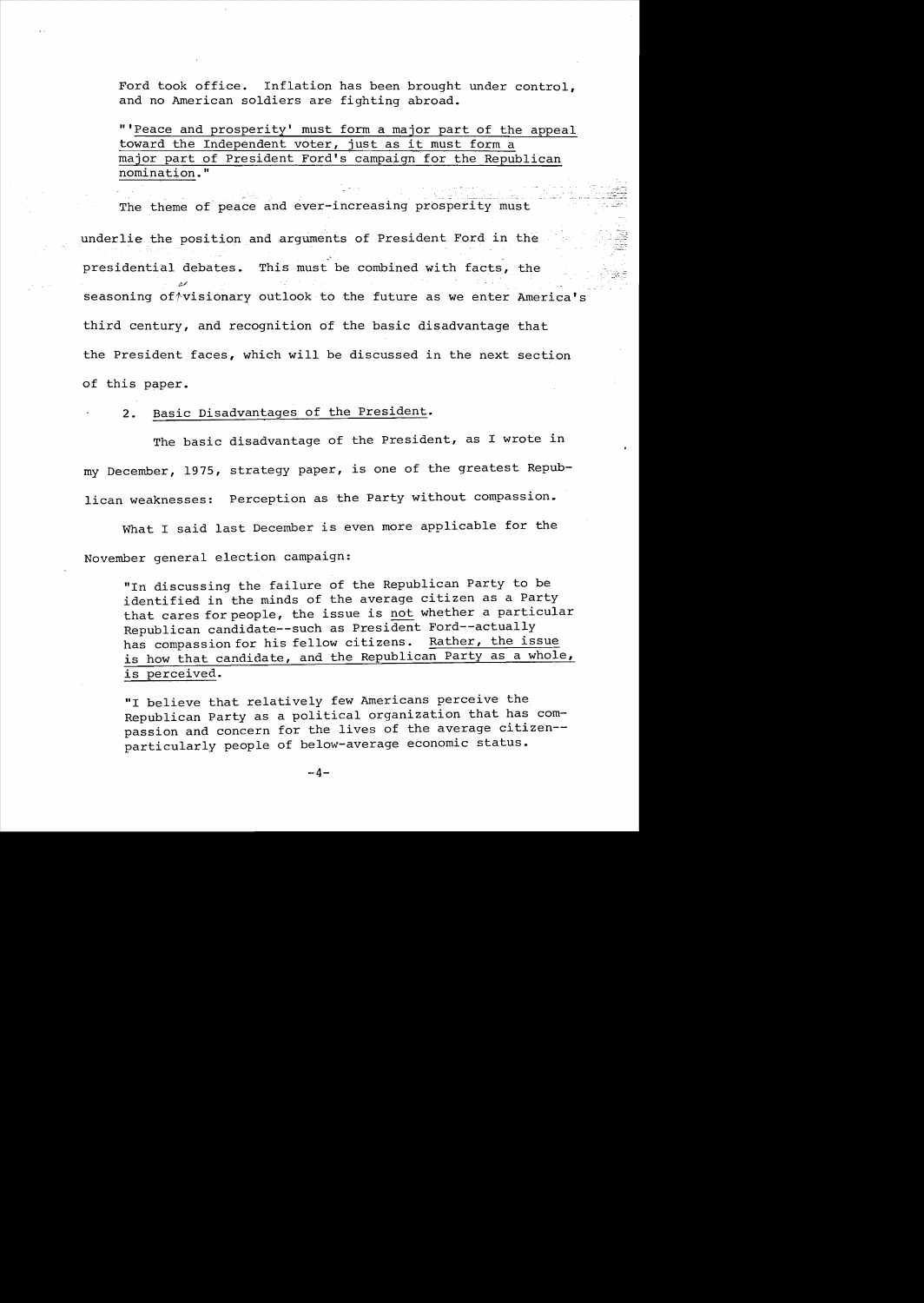I believe this perception extends to how President Ford is<br>viewed by a great many Americans. To be sure, they do viewed by a great many Americans. not know him as an individual. Nevertheless, I believe he is perceived by far too many people as someone who is far more concerned with balancing the budget than he is  $con$ cerned about caring for the needs and problems of the average American."

John Rhodes makes a similar observation in his new book, . "The Futile System". Here is what he writes:

"We Republicans have experienced a rather rude awakening. We have discovered that the image we have of ourselves does<br>not accord with the image other people have of us. The not accord with the image other people have of us. realization was not a complete surprise because, after all, we have heard for some time that we are party comprised mainly of fat cats who curry favor with big business. We have heard others charge that special interests are more important to us than the needs of the average citizen. But we really never believed in our heart of hearts that most people think of us that way. I never did.

"They do think of us that way, however, at least a great many do. And, frankly, for those of us who thought all along that our battles on behalf of fiscal responsibility and smaller government would eventually be rewarded, the realization that many Americans regard Republicans as the bad guys has come as quite a shock.

"We now know, thanks to a survey conducted by the Republican National Committee, that Republicans are regarded by many people as hard, callous, cruel and insensitive. We give the impression of not caring-and that is the worst possible image a political party can have.

"Republicans, of course, do not believe that this negative image is deserved. But in politics, it's not what you are that counts; it's what people think you are."

 $-5-$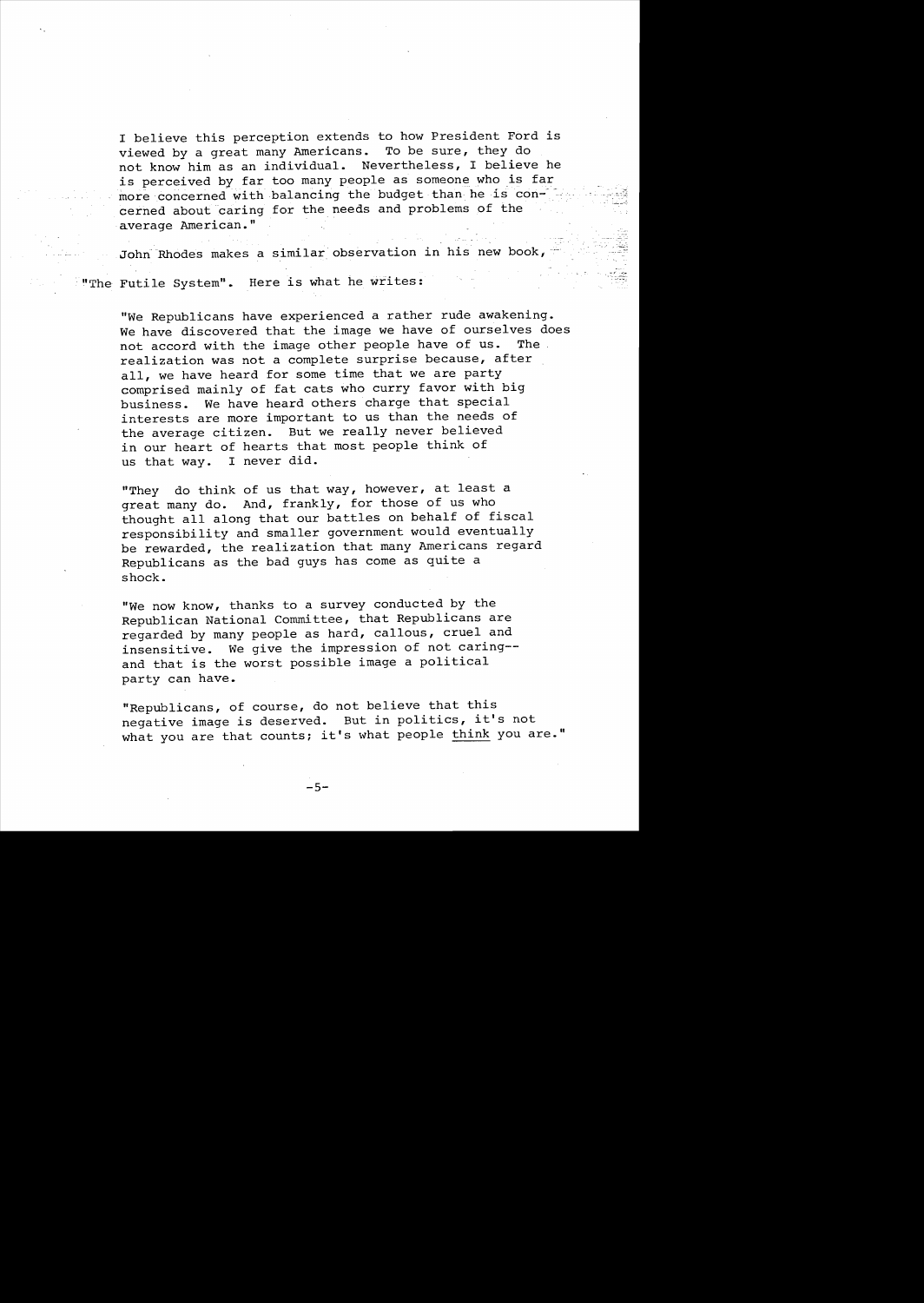To all of this can be added the hurdles which are an outgrowth of the wreckage of Watergate.

I do not think that the President should be defensive about these problems. However, I think that there are ways in which these problems can be very successfully overcome--and they must be overcome if we are to maximize the opportunities offered by these debates.

Furthermore, I think that the solution of this major Republican problem can be combined in looking at another basic problem which permeates American society today: An overall lack of optimism for the future. Twenty or thirty years ago, an overall frame of optimism permeated our entire country. In contrast, today we have almost a fatalistic sense of resignation in large part caused by a multitude of problems ranging from Vietnam and Watergate to the energy crisis, inflation and unemployment.

Are there issues which would afford the President an opportunity to meet both of these problems head on--to kill the proverbial two birds with one stone? I think there are very important issues which should be taken into consideration in

 $-6-$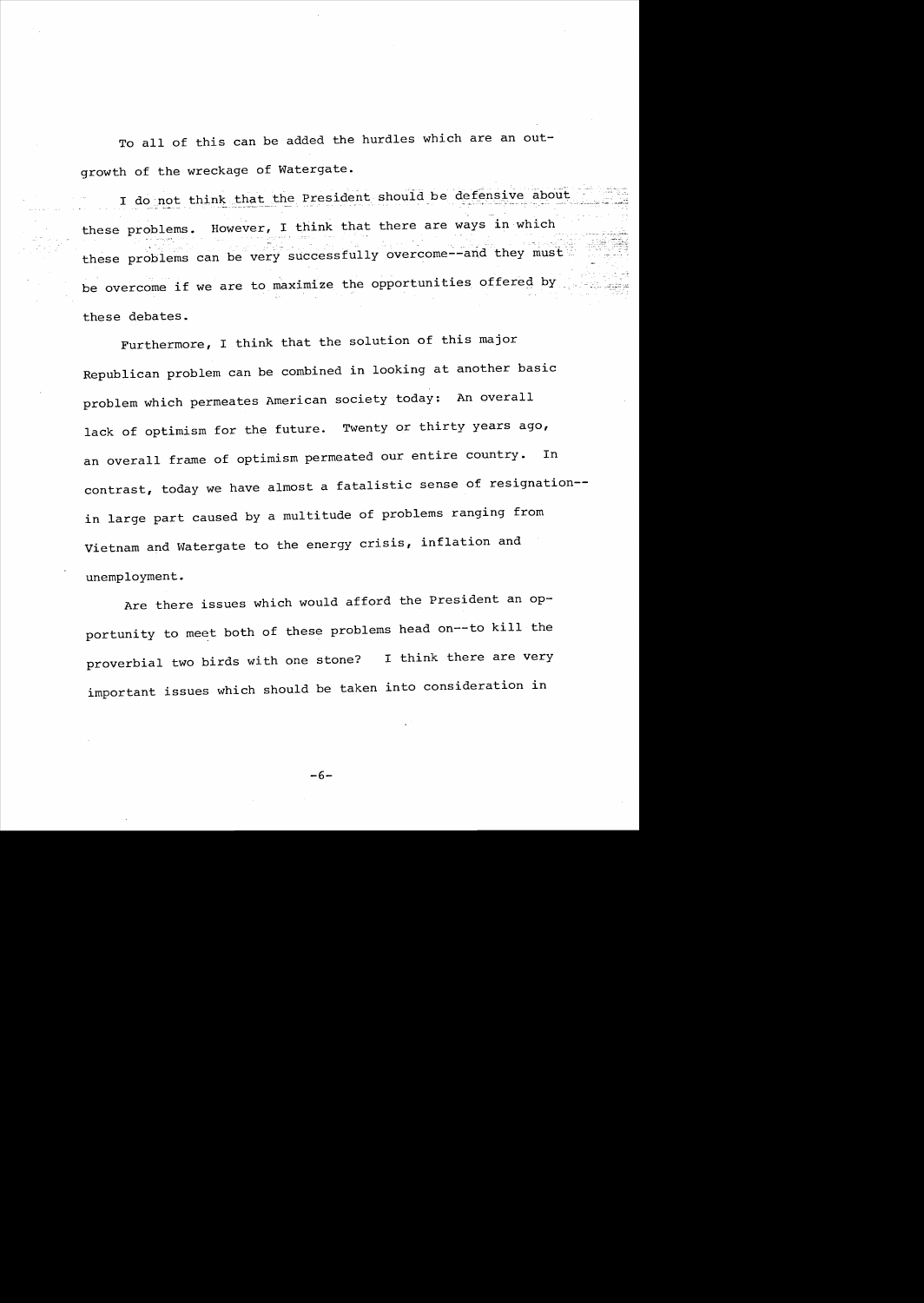preparation for the Jimmy Carter debates. I would be happy to give some specific suggestions in this area. However, the key element is for the President to recognize a tremendous disadvantage he has because he is a member of the Republican Party and because there is a great national perception of that Party as the Party without compassion.

## **3.** Physical preparation.

One of the worst things President Ford can do in pre paring for these debates is to spread himself too thin along the campaign trail. For instance, in Senator Dole's first visit into Iowa after the Republican National Convention, eleven specific meetings were originally scheduled within a four or five hour period. Two or three at the most would have done a far better job and would have also left Senator Dole in a far better position to project himself well on those occasions when he spoke.

The President showed top form in his speech before the Republican National Convention when he had adequate time for ct /fall preparation. Similarly, he should give himself $\textit{1}$ two or three days of adequate preparation, without distractions, to get pach of prepared for the televised debates. l

**-7**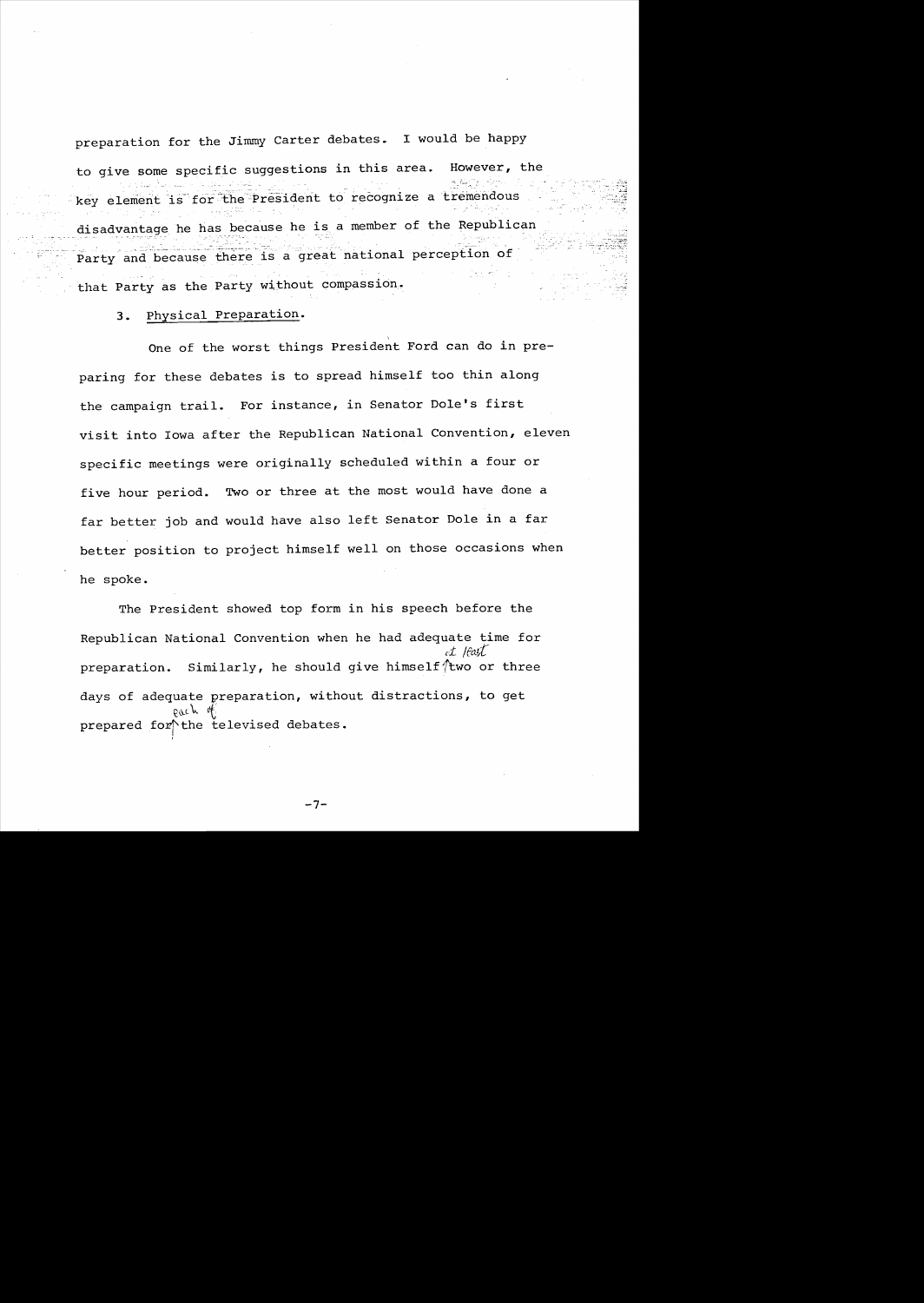One of the worst mistakes of Richard Nixon was to try and campaign in all fifty states, leaving himself physically weary, which in turn materially adversely affected his television appearances. President Ford should not fall into this same trap.

In addition, President Ford should undertake as a part of his preparation a practice "debate" with a stand-in for Jimmy Carter, the same way a football team scrimmages in advance of the big game and the same way a first-rate trial lawyer will prepare a key witness by going through a practice cross-examination that can be anticipated from the other side.

Finally, President Ford should have some "home run balls" that he can hit out of the park that are adaptable to anticipated questioning in the debates and anticipated responses by Jimmy Carter. For instance, we already know that Jimmy Carter is fuzzy on issues and that the Democratic Party Platform is calling for as much as \$200 billion of additional government spending, which must come from taxes or inflation or a combination of both. It can be anticipated that Jimmy Carter in the first debate on domestic issues may be asked where the money is coming from and may respond with his patented answers on cutting defense



 $-8-$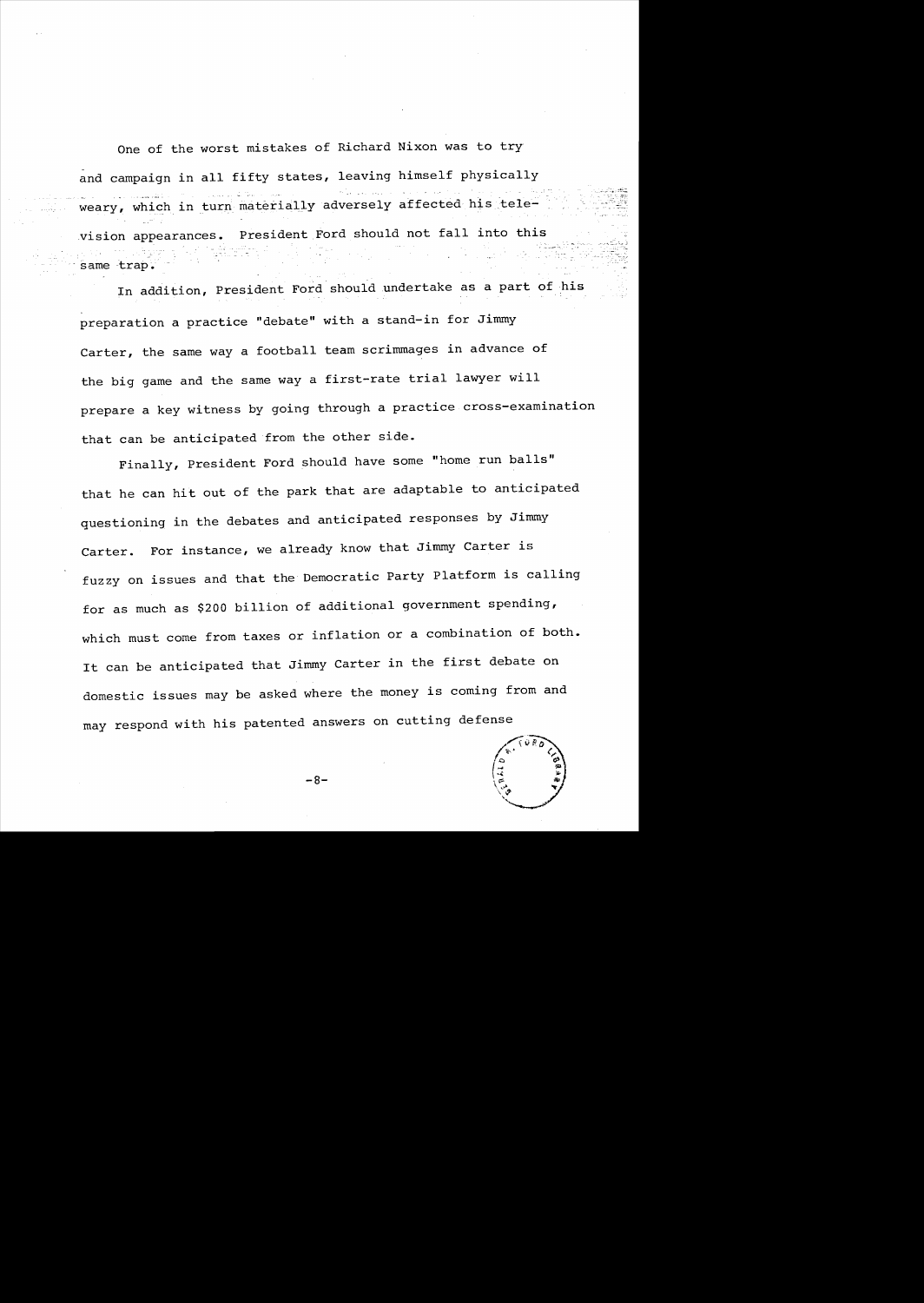expenditures. This can open the door for a major opportunity for the President to inject a succinct statement on defense and foreign policy even though the debate itself theoretically is on domestic issues. Such a response by the President would have to be carefully phrased to make sure that it is shown as a response to Jimmy Carter and then the President can openly state that he will look forward to discussing this in greater detail in the next debate. Other "home run balls" include such elements as the Democratic control of Congress, which will be discussed in the next section of this paper and which can be a tremendous counter-punch whenever Jimmy Carter talks about "leadership".

4. Capitalizing on Democratic Control of Congress.

Jimmy Carter is going to attack the President alleging that there has been a lack of leadership and also alleging a negative approach through the use of too many vetos. President Ford will offset that saying that he has given leadership to Congress in such matters as energy and other areas, but that Congress has not followed through. He will also say that he has protected the American people from excessive spending of Congress which otherwise would bring about massive inflation.

–ុុ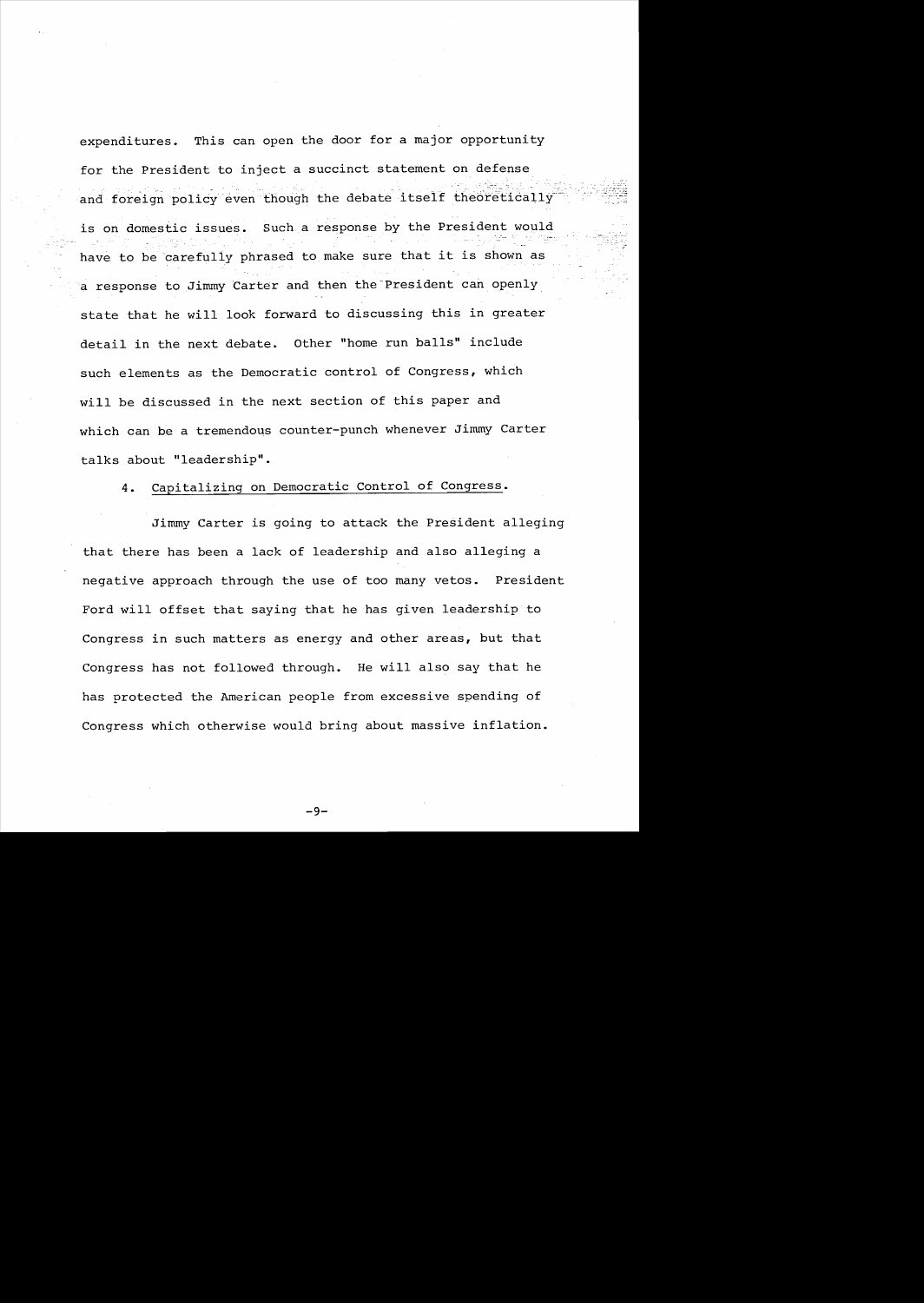Who will win the argument? The real crux of the matter could be the issue of leadership, and there are several "aces in the hole" that the President should have ready to be played at the appropriate time.

For instance, on the issue of leadership in Congress, one can look to the whole question of Congressional reform and the inaction of Congress in this vital area. The Democrats have controlled Congress for 39 out of the last 43 years. Congress has an Achilles heel in such areas as the annual automatic pay raise tied to the cost of living. It was tacked on to a bill providing for a job safety program for postal workers. Within the matter of a few days, it cleared the Senate and then the House. Under this automatic formula, a Democratic controlled Congress voted for pay raises of several thousand dollars in 1975, and it is no wonder that they are willing to have excessive spending which will lead to inflation, because they have protected themselves from the consequences of the inflation. That is, so far as their own personal incomes are concerned.

What kind of Congressional leadership is this?

 $-10-$ 

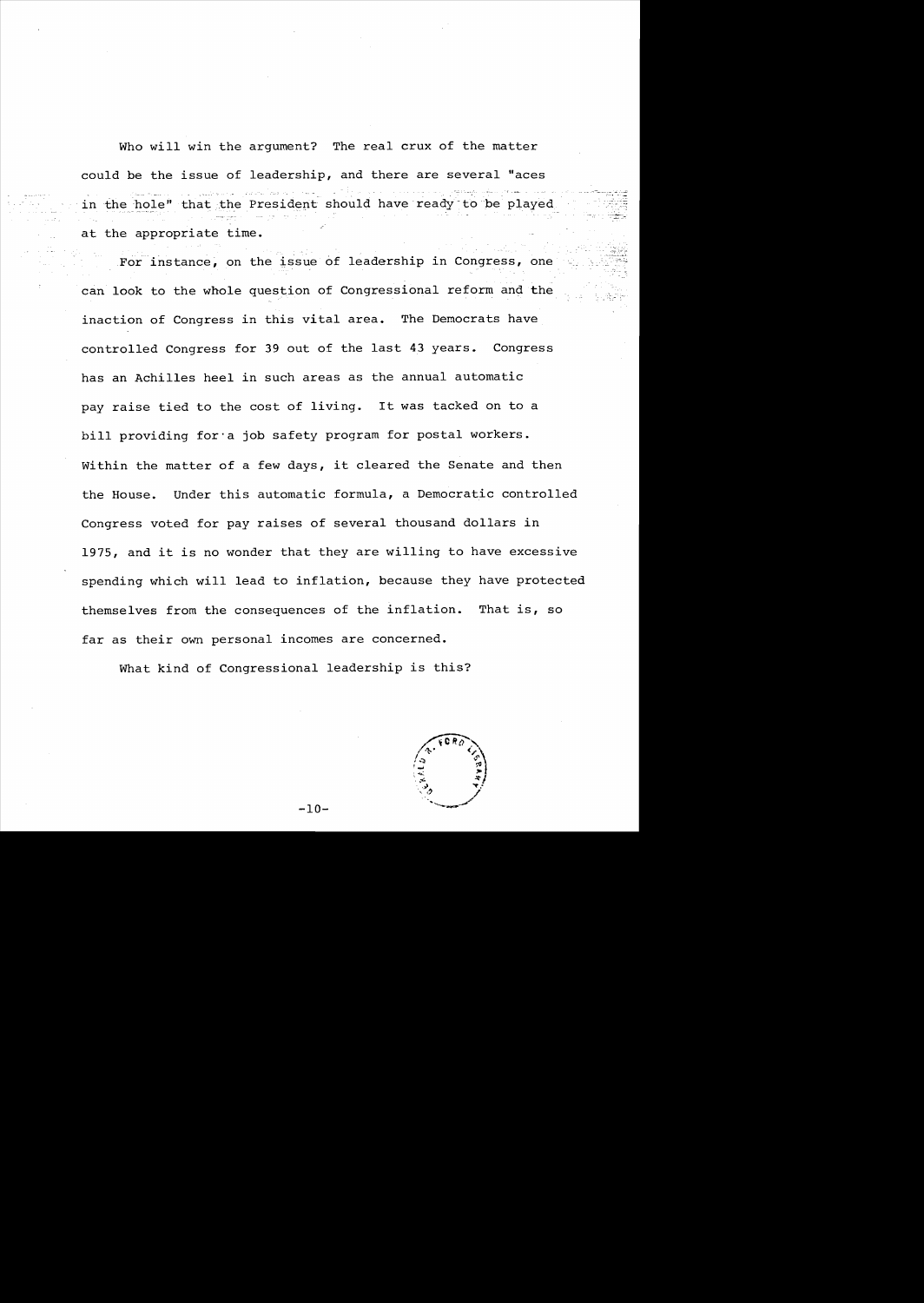Then there is the question of the chaotic organization of Congress. At the present time, more than 30 committees and more than 60 subcommittees of Congress claim some jurisdiction in the field of energy research and development. Education is involved in more than 70 Congressional subcommittees.

Carter talks about reorganizing and simplifying government. Surely, he cannot be believed when the Democrats cannot even reorganize and simplify the organization of Congress.

The chaos in Congress is symptomatic of the chaos that would result in an unchecked Congress. In the right time, in the right place, in a Ford-Carter debate, the President can use his ace of trumps. And surely no one should know more about how to use such a high card than an individual who himself has gone through the frustrations of living under a Democratic controlled Congressional system.

**5.** Capitalizing on Other Jimmy Carter Weaknesses.

Perhaps the two biggest weaknesses of Jimmy Carter is the perception of "fuzziness" on issues and the problems Jimmy Carter has so far as the members of the working press are concerned. As I wrote in my April paper, "Key Highlights from a Conversation with David Broder":

 $-11-$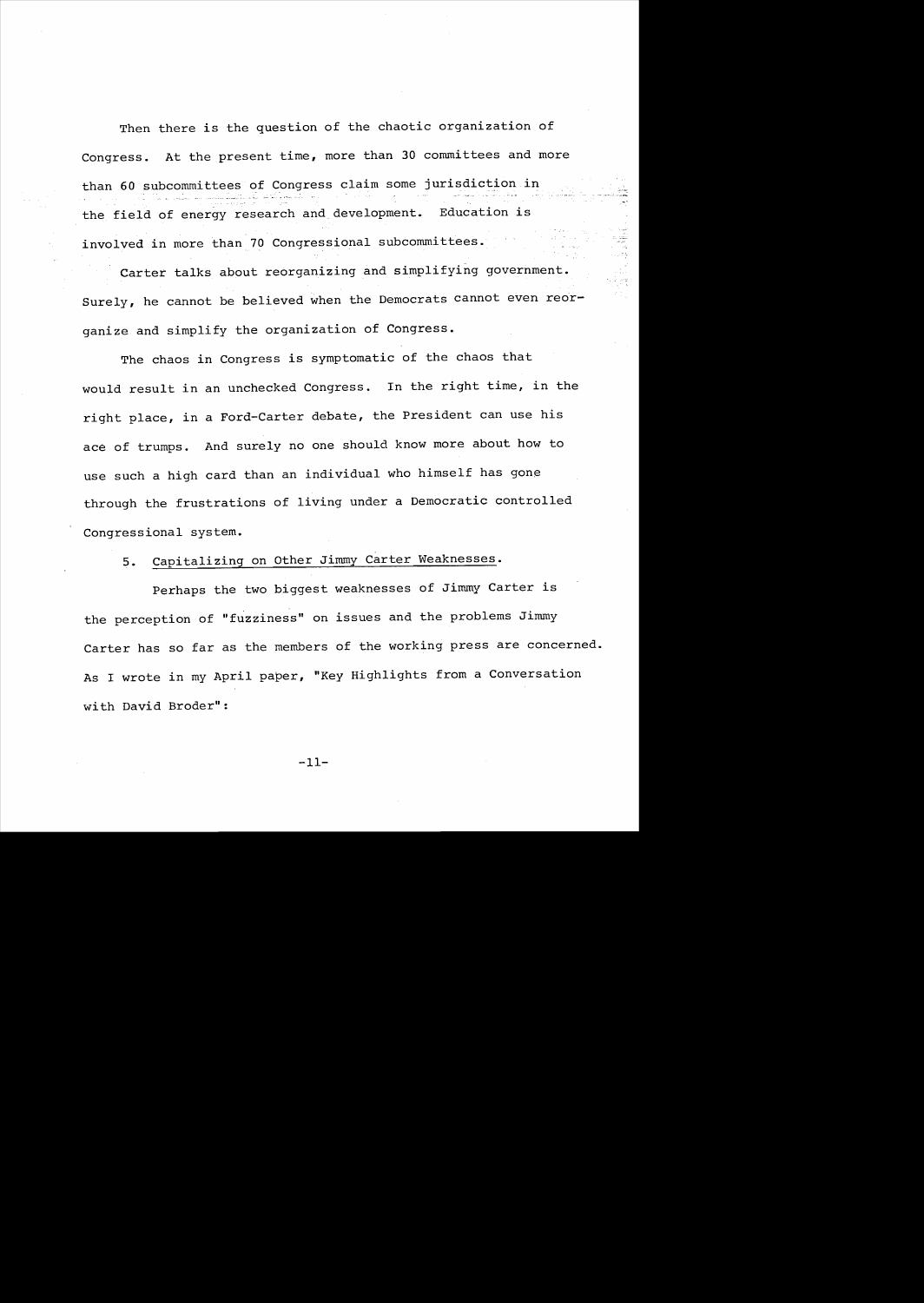"The nuances of the working press can make a tremendous impact through the mass media. There is the question of selectivity--which comments of the President and which comments of the opposition are used; how the lead paragraphs are written; how the headlines are selected; which television clip is used; when one of the candidates stumbles, how and the extent to which that is highlighted.

"In a hundred different ways, the working press can make or break the candidate."

One of these ways will inciude the questioning that is done of the candidates by the representatives of the working press. At the Republican National Convention, several members of the press commented that there is a basic distrust of Jimmy Carter. This was highlighted as recently as the CBS evening news program on Labor Day where samplings of Carter's comments were brought on the television screen after the CBS commentators stated that the comments underscored Carter's problems with "fuzziness".

Another basic disadvantage of Jimmy Carter is that he is debating the President of the United States--the first time this has ever been done on presidential debates. Jimmy Carter has a very tight rope to walk: If he tries to strike too hard at the office of the Presidency, this can create a very adverse counter-reaction. By the same token, the President has to be very careful that he acts like a President--a big person--and



يوجد الأراخ

·.0::\_"" .~ ~

 $-12-$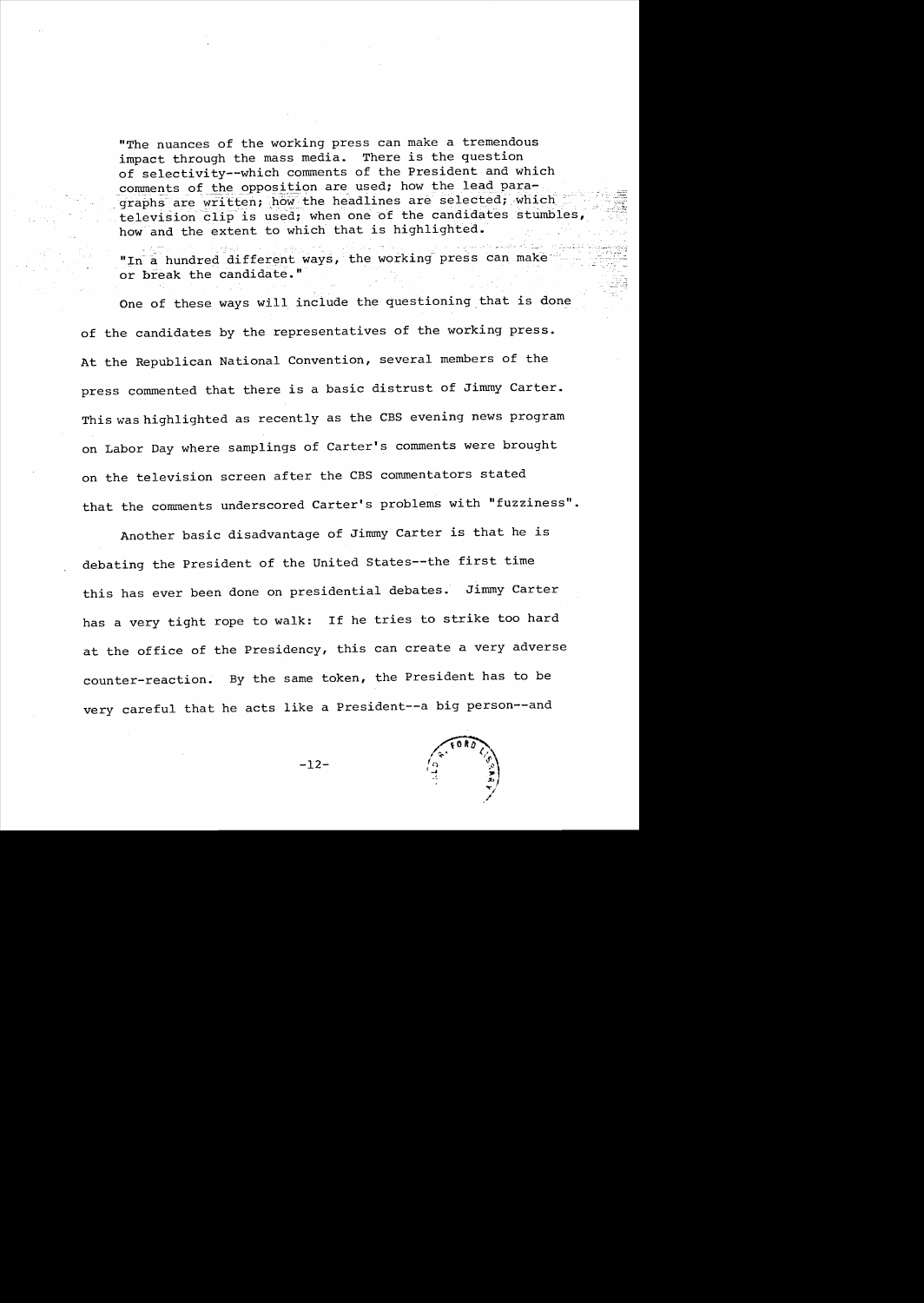if Jimmy Carter stumbles in this area, the President should plan in advance the best kind of hard-hitting reply--that would be statesmanlike in approach but yet will drive the point home without in turn creating public sympathy for Jimmy Carter.

I believe that there are effective ways that this can be done and that planning for such contingencies is an essential part of the preparation for the debates.

This leads into the final element that must be included in the televised debates--particularly in the first debate and in the last debate of the series: The recognition of the natural apprehension of the voter about the unknown.

6. Capitalizing on Psychological Factors--the fear of the unknown.

In my August strategy paper, I summarized several elements that must form the backbone of strategy for a successful November campaign. These included the following:

a. The record of President Ford in restoring trust and confidence in government, the maintenance of peace, control of inflation, and ever-increasing prosperity. Together with the

 $-13-$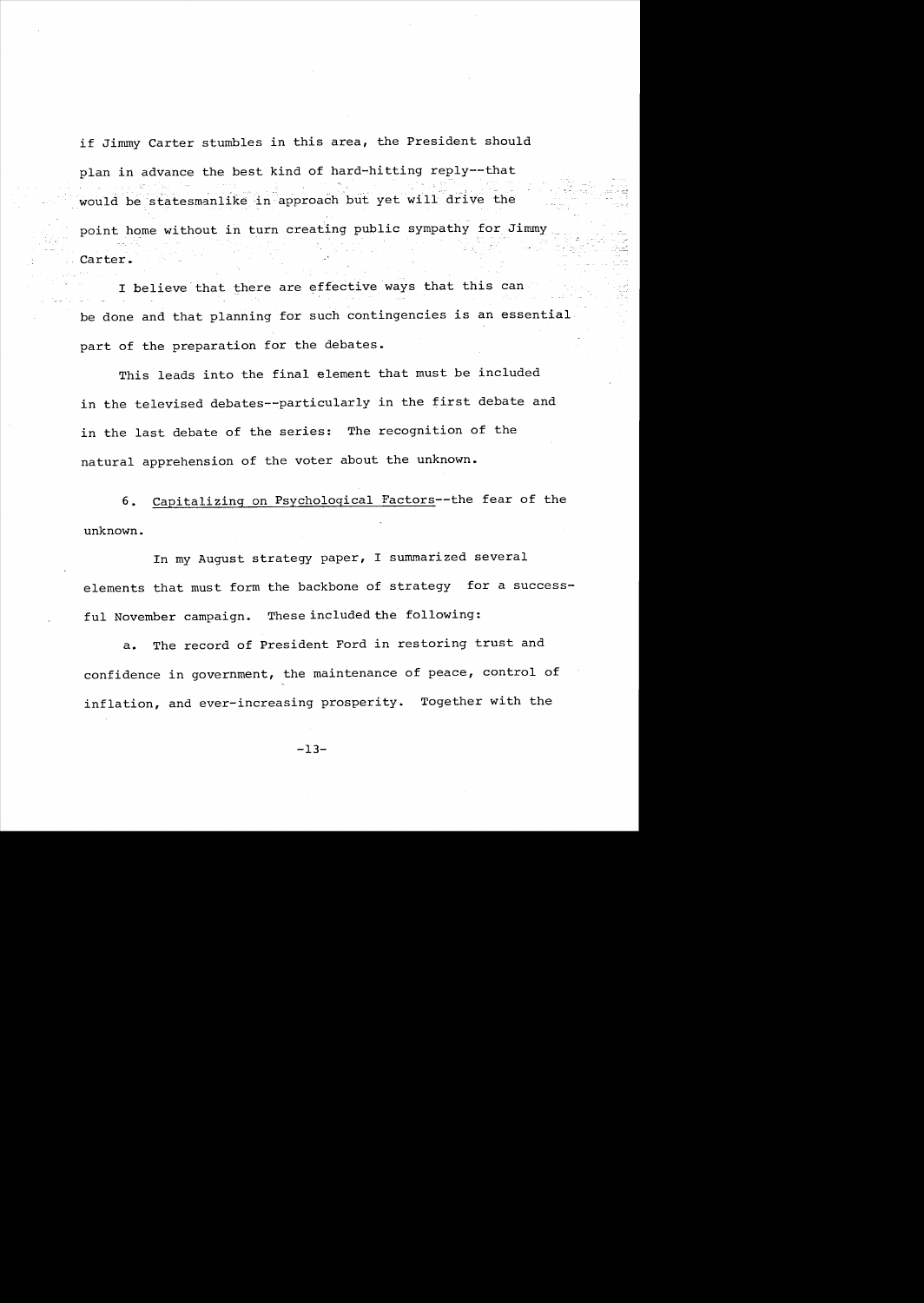emphasis on the President's performance, there must be an expression of the President's goals, plans, hopes and aspirations for the Nation in his first four-year term.

b. The abysmal performance of the Democratic-controlled 94th Congress.

c. The Democratic Party Platform which promises more taxes, more inflation, and more big government.

d. The tremendous emotional and psychological opportunities in this campaign, which are elements that Republican candidates consistently fail to recognize.

Perhaps the most important--at least in the last few days of the campaign--will be the concern of the voter and the fear of the voter about the unknown. President Ford is a known quantity. He came into the Presidency at a time of great national crisis. There were the seeds of inflation. There was the winding down of a war. There was the whole question of trust and credibility in government.

The President can well run on this record of what he has accomplished: Peace, ever-increasing prosperity, inflation being cut in half.

 $-14-$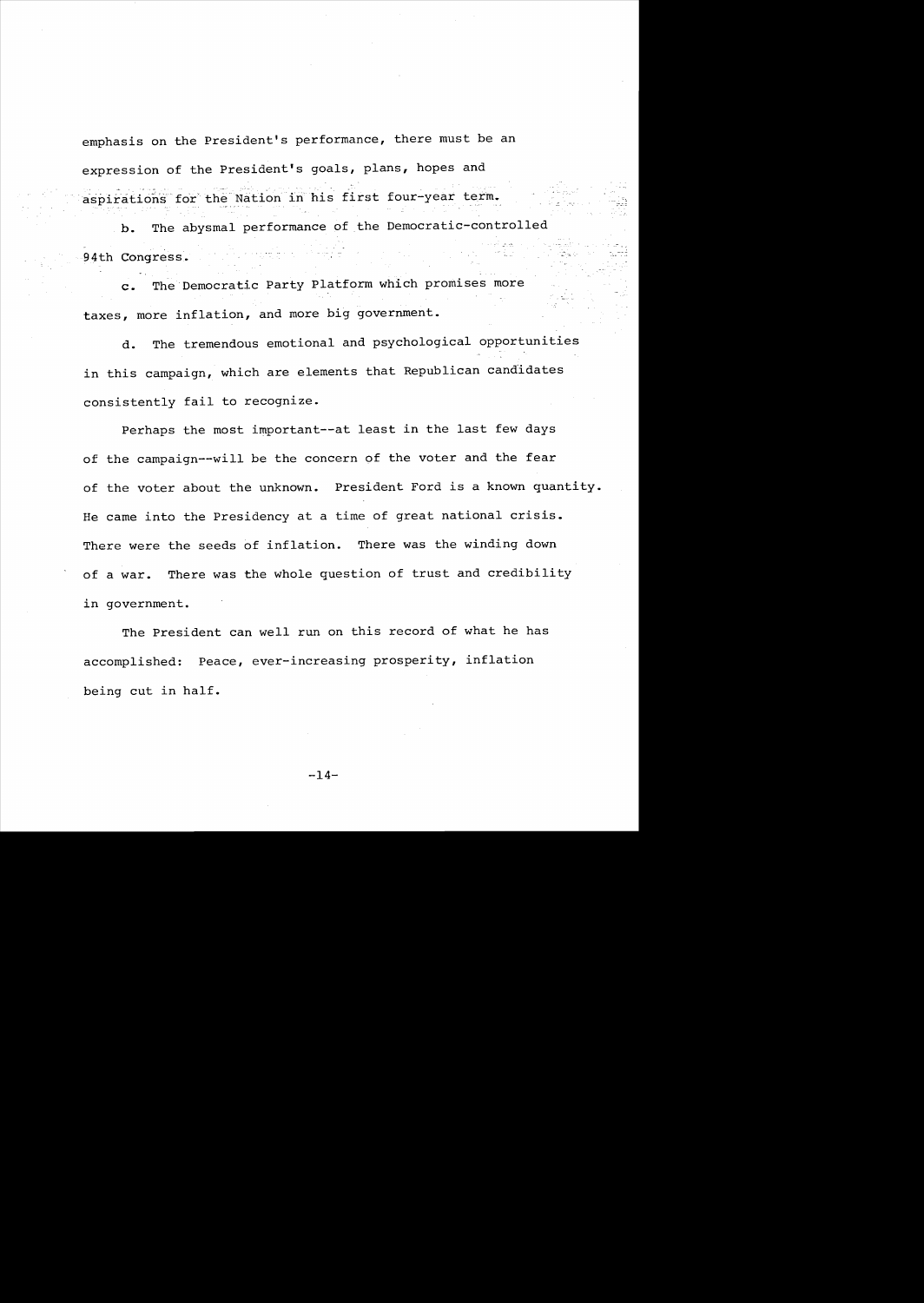Somewhere in the concluding portion of the first debate, and also in the last debate--and perhaps also in the middle one-the groundwork must be laid for what will be a key part of the media advertising in the last few days of the campaign--an effort to have the voter think twice-before he pulls the lever on the voting machine or places his mark on the ballot.

When he closes the curtain of the voting booth, he knows on the one hand that if he votes for President Ford, he is voting for a person who has proven himself under fire. On the other hand, if he votes for the other candidate, he does not know what to expect--particularly when that other candidate has been inconsistent in some of his statements.

And I think that some of the inconsistencies can be mentioned, although care should be taken so that this does not become a personal attack. The key element is that we have to lay the groundwork to prepare the voter for what we hope to bring across to him in the last week of the campaign--he should vote for a known quantity who has performed well rather than voting for what in substance would be "a pig in a poke".

In other words, "a bird in the hand, is worth two in the bush", and performance is worth more than mere promises.

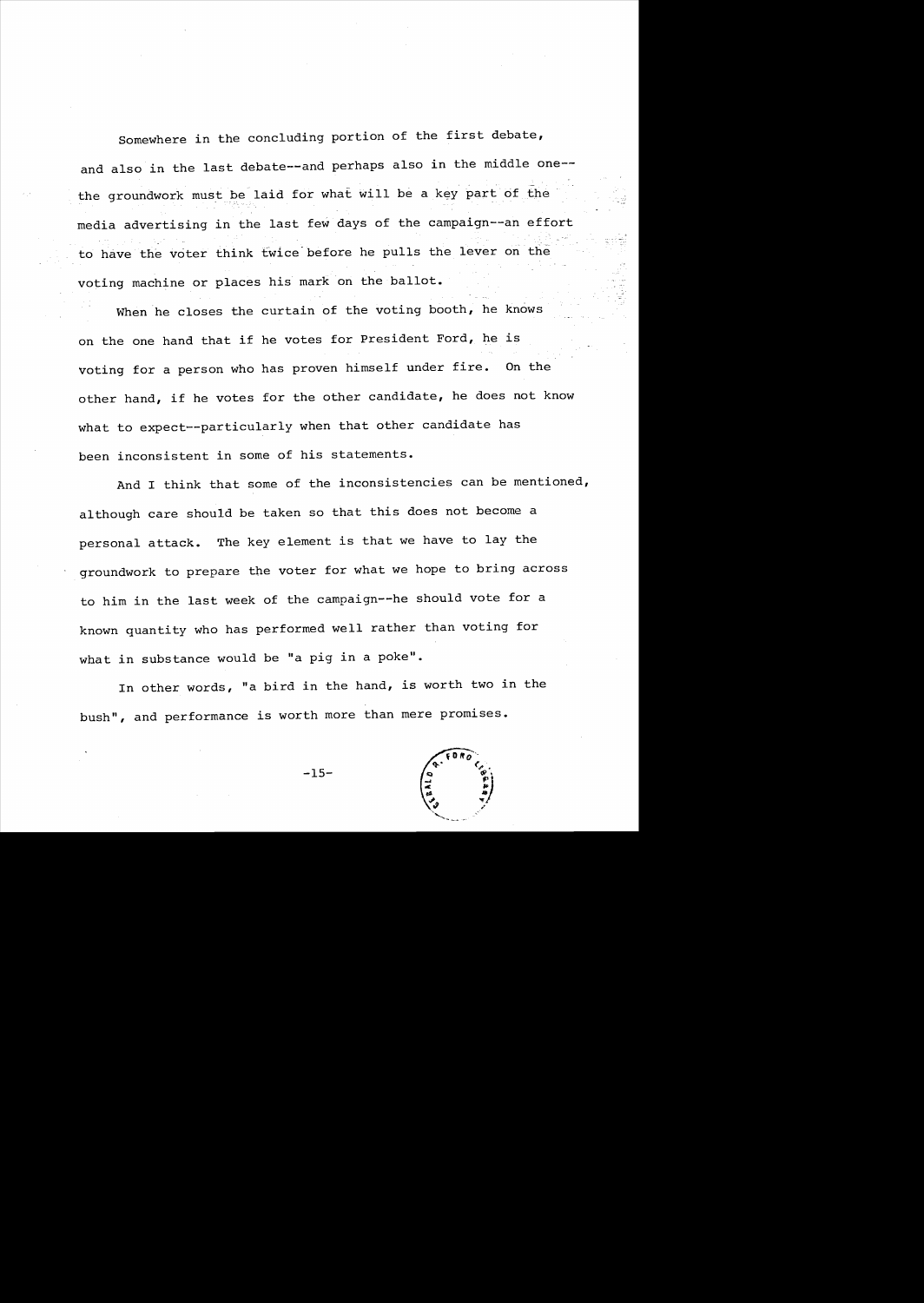This can be integrated by factors which I discussed in my April paper, including the following:

"The President has an opportunity to go on the attack by undertaking research on the 'gloom and doom' comments that were made by Democratic political leaders and Demo cratic-oriented economists last year who sought to assure the American public that the program of President Ford would never work.

"The programs of President Ford are working and there is a lot of political hay that can be made on the continuing improvement in the national economy, while we still recognize we have a substantial way to go to reduce unemployment.

"'Don't change horses in the middle of the stream' is sound political advice to the American public--particularly when that stream is a steadily-improving national economy and a steadily-improving confidence on the part of the people in the ability of President Ford to help lead the country to greater prosperity at home.

"'Peace and prosperity' in the past has proven to be a very successful political issue. There is no reason to believe it can't succeed again, particularly if the challenger is someone who is inexperienced in national government and particularly if the President is conscious of the need for the preemption of the middle of the road."

There are two other basic psychological factors which should be considered in the preparation for the debates with Jimmy Carter. The first of these is the natural sympathy of the American people for the underdog. President Ford should recognize the fact that he is the underdog. And I believe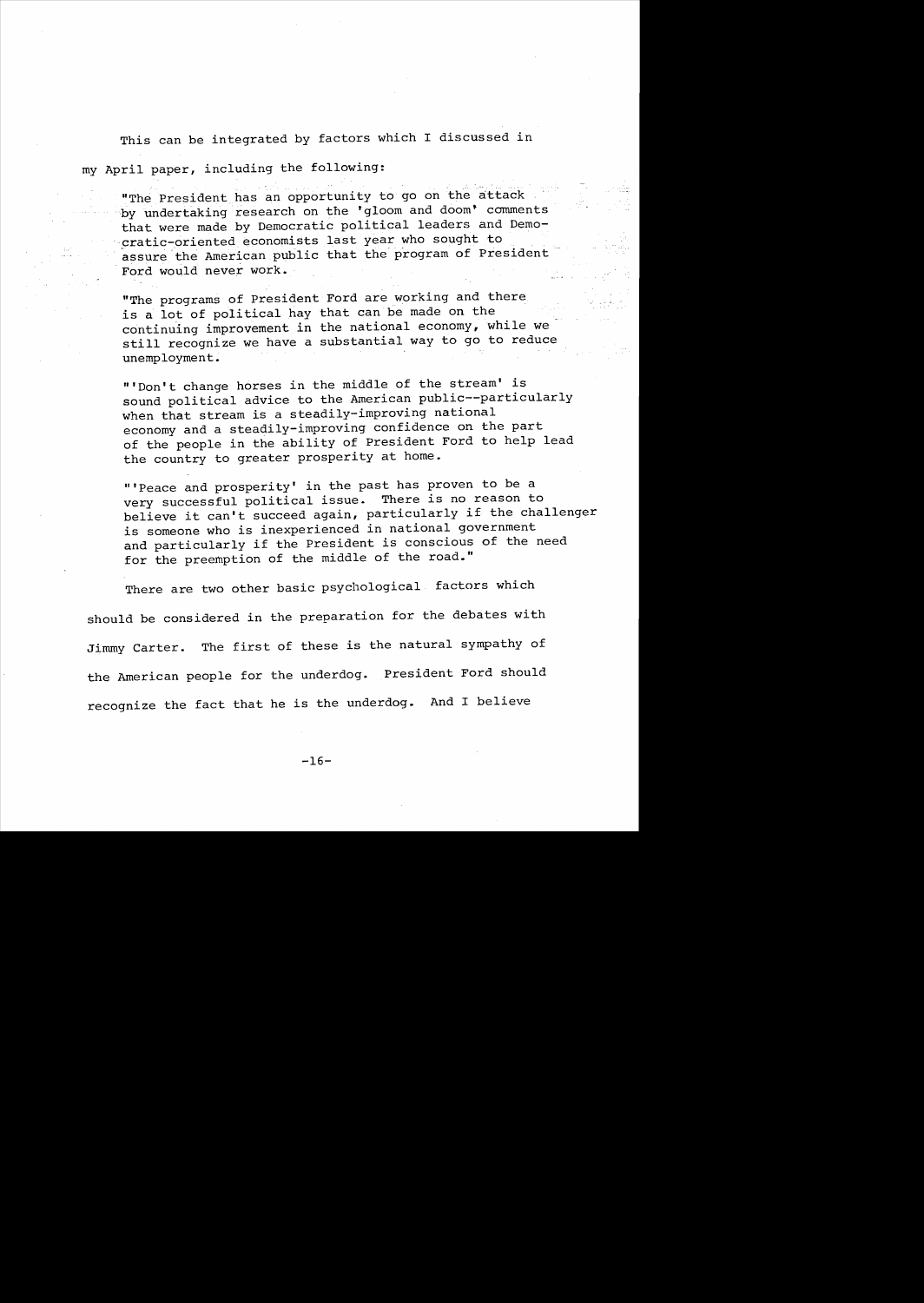there are ways of stating this so that it is not overplayed and it is especially appealing to the jury of American people.

Another important psychological factor is the sense of fair play that the average American voter has. Is it fair for the American voter to turn his back on a President who has worked hard and has basically accomplished the major tasks that confronted him at the time he took office: Questions of credibility in government, rampant inflation, and leading the country along the paths of peace with ever-increasing prosperity?

There will be opportunities in any debate in response to an attack by Jimmy Carter alleging lack of leadership whereby the President can reply: "I don't think that the American people believe that would be fair in light of where the country was at the time I became President and in light of where the country is today...etc." The precise words are not what is important--rather, it is the concept. And I believe this is an important psychological factor that should be considered in preparing for these debates.

The foregoing highlights of preparation for the Ford-Carter debates are a few of what I believe to be the key elements of a successful campaign. They involve factors of judgment and common sense--two of the real long suits of President Ford.

 $-17-$